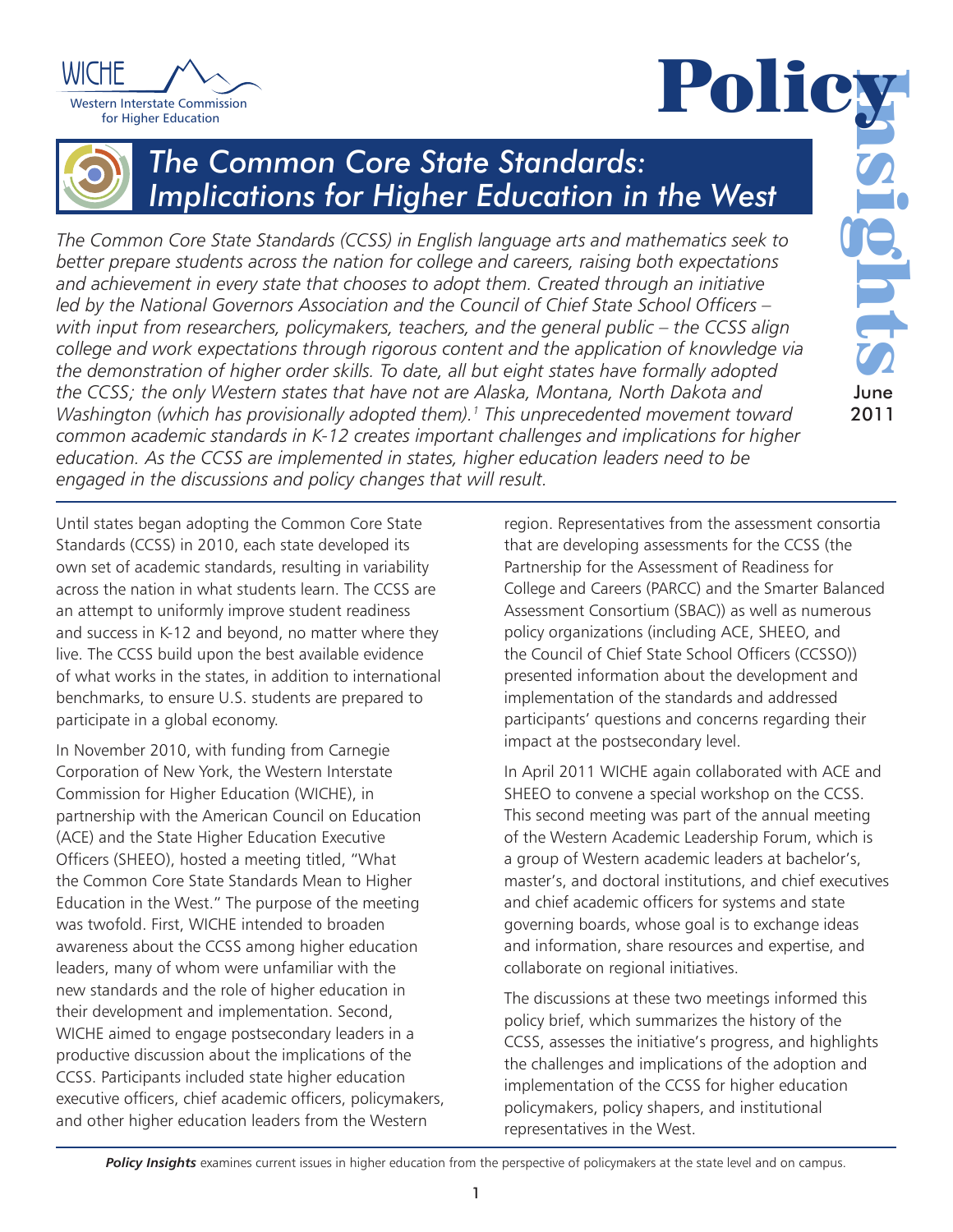## What Are the Common Core State Standards?

The CCSS are part of a state-led effort to develop a uniform set of academic standards for English language arts and mathematics. The goal of the CCSS is to "provide a clear and consistent framework to prepare our children for college and the workforce."<sup>2</sup> Development of the standards included extensive evidence-based research into state and global best practices; incorporation of existing benchmarks developed for the American Diploma Project (ADP) and the National Assessment for Educational Progress (NAEP); collection of data measuring college and career readiness; and the gathering of input from instructors and leaders at every level of education. The CCSS have been developed in only two subject areas; these two subjects, however, are both the building blocks for developing skills in other areas, and are also the subjects that are assessed most frequently for accountability purposes.<sup>3</sup>

The CCSS for English language arts standards focus on conceptual knowledge and methods beginning in the early grades and establish a progression of what students need to know to be college- and careerready as they move through the K-12 system. Similarly, the CCSS for mathematics allow students to become progressively more proficient in their understanding and use of math as they move from elementary to middle and high school. While states that use the CCSS must adopt them in their entirety, they are allowed to add up to 15 percent of their own content standards, in addition to the core in English language arts and mathematics. Most adopting states, however, do not plan to alter the CCSS at this point.<sup>4</sup>

It is important to understand that while these new standards are designed to better assess college readiness, they are not intended to indicate whether a student is adequately prepared for postsecondary studies in certain STEM (science, technology, engineering, and mathematics) fields. All students need to be able to meet the minimum standards of the CCSS but many scientific fields require additional student preparation and aptitude.

# Development of the Common Core State Standards

While the National Governors Association (NGA) and CCSSO coordinated the state-led effort to create the CCSS, teachers, researchers, administrators, policymakers, higher education officials, and other state leaders informed the development and implementation of the CCSS from the outset. Public feedback was also

solicited throughout the process. While this has been a national effort, it has not been a federal initiative; the federal government was never involved in the development of these standards.

The CCSS were developed using specific criteria, such that they demonstrate:

- $\blacktriangleright$  Aligned expectations between high school graduation and college and career success.
- Clarity and consistency across states.
- Rigorous content and the application of knowledge through high-order skills.
- $\blacktriangleright$  Use of current state standards and standards of top-performing nations as a baseline upon which they are built.
- $\blacktriangleright$  Sound basis in evidence and research.<sup>5</sup>

A memorandum of agreement was signed in 2009 between 48 states, the District of Columbia, the U.S. Virgin Islands, Puerto Rico, and NGA and CCSSO committing to the development of the CCSS.<sup>6</sup> After multiple rounds of feedback from states, researchers, teachers, higher education leaders, and the general public, the standards were released on June 2, 2010.<sup>7</sup> At this time, 42 states, the District of Columbia, and the U.S. Virgin Islands have formally adopted the CCSS and are in the process of implementing them.<sup>8</sup> While the implementation process will vary from state to state, depending on the laws and rules governing education, a recent study by the Center on Education Policy suggests that most states expect to implement changes to teacher professional development programs by 2012. A number of states, however, anticipate changes related to assessment, curriculum, teacher evaluation, and teacher certification to take until at least 2013.9

Once implemented, the CCSS will ideally allow states to share best practices and have the chance to learn and achieve at the same levels across the country. The standards will also be subject to continuous review so they can be updated and improved on a regular basis.

### Assessing Progress

In September 2010, using Race to the Top Assessment funds, the U.S. Department of Education awarded significant grants to two consortia of states to develop K-12 assessments to measure student progress toward the CCSS. SBAC is creating a system of adaptive online exams, using "open source" technology. These exams are designed to provide accurate assessment information to teachers and others regarding the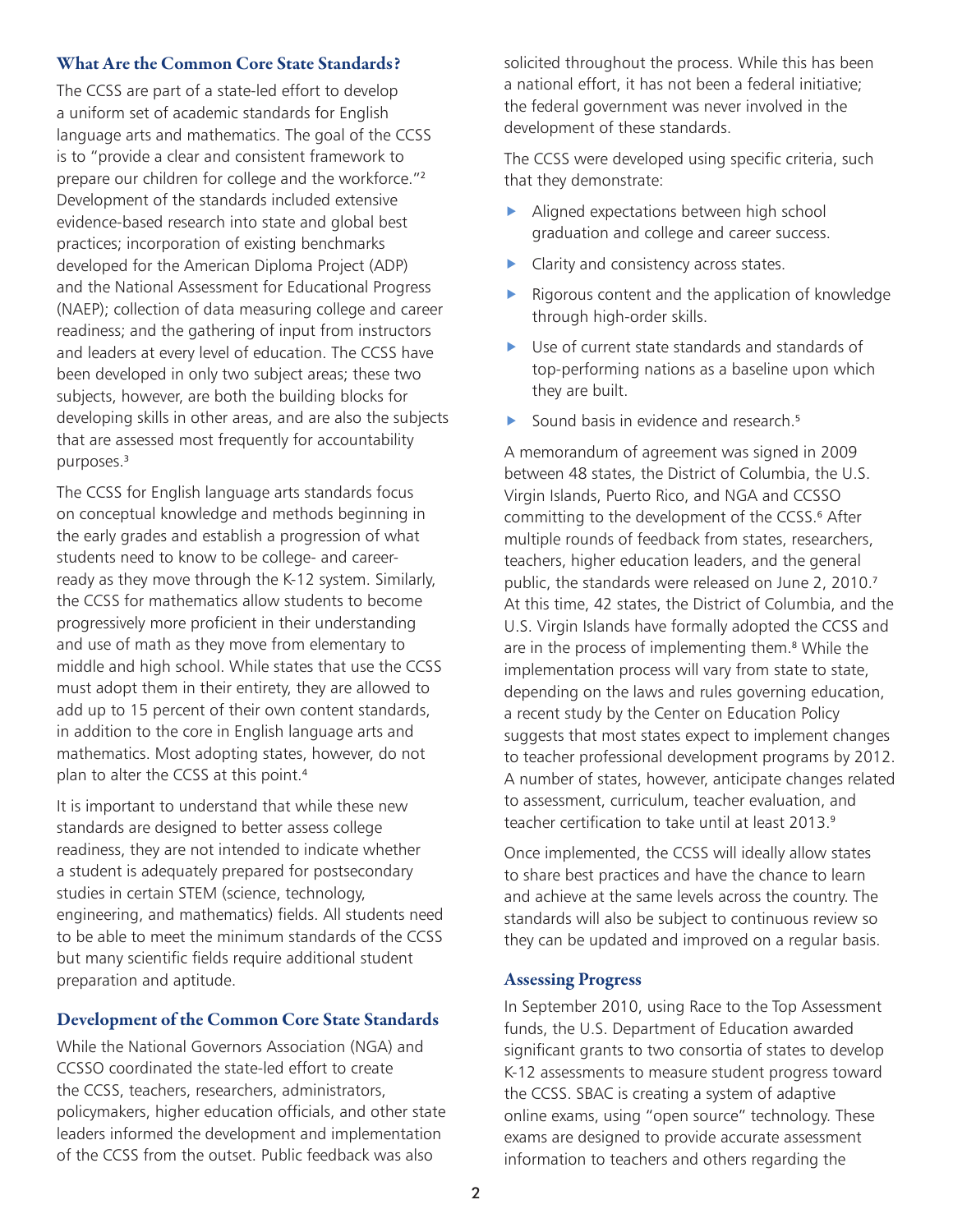progress of all students, including those with disabilities and English language learners, as well as low- and high-performing students. Specifically, the system will include:

- $\blacktriangleright$  Required summative exams, offered twice each school year.
- Optional formative, or benchmark, exams.
- A variety of other tools, processes, and practices that teachers may use in planning and implementing informal, ongoing assessment.<sup>10</sup>

PARCC is developing an alternative assessment system that is based on one common goal: to build the collective capacity of its member states to dramatically increase the rates at which students graduate from high school prepared for success in college and the workplace.11 PARCC's key features include:

- "Through course" assessments in each grade and end-of-year tests.
- A common measure of college and career readiness, including a college-ready cut score to signal readiness for credit-bearing, college-level coursework.
- Technology-based assessments and reporting.
- $\blacktriangleright$  Inclusion of various types of test items that allow for assessment of higher-order skills.
- $\blacktriangleright$  Measurement of students' mastery of the CCSS and mitigation of challenges associated with student mobility.<sup>12</sup>

States can choose to be either a governing or a participating state in each of the assessment consortia. Those choosing to be governing states can commit to only one consortium; participating states can join both. As of June 2011, 30 states have joined SBAC; 23 have joined PARCC.13 More Western states have joined SBAC than PARCC, and two Western states – Colorado and North Dakota – have joined both. States have until December 2011 to decide whether or not to participate in either or both assessment consortia. Both assessments will be operational in the 2014-15 academic year.

# Role of Higher Education

While the CCSS may on the surface appear to primarily be a K-12 policy issue, there is an important and necessary role for higher education in the implementation of the CCSS. Despite progress toward increased alignment between the K-12 and higher



education sectors in years past, we are far from the goal of a seamless education system. There is hope among some that the effective implementation of the CCSS could bring that dream closer to reality. Currently, however, officials from most adopting states remain unsure about whether their states will align undergraduate admissions requirements or first-year postsecondary curriculum with the CCSS.<sup>14</sup>

A recent report by Achieve, ACE, and SHEEO provides guidance to higher education about how to become engaged in this effort and outlines an action agenda.<sup>15</sup> Jacqueline E. King, the report's author, calls for active participation on the part of higher education leaders and faculty from a variety of disciplines in four key areas:

**EXECUTE:** Defining college readiness and aligning key **policies for the school-to-college transition**. This encompasses two key points. First, K-12 and public higher education leaders together must develop a broader understanding of college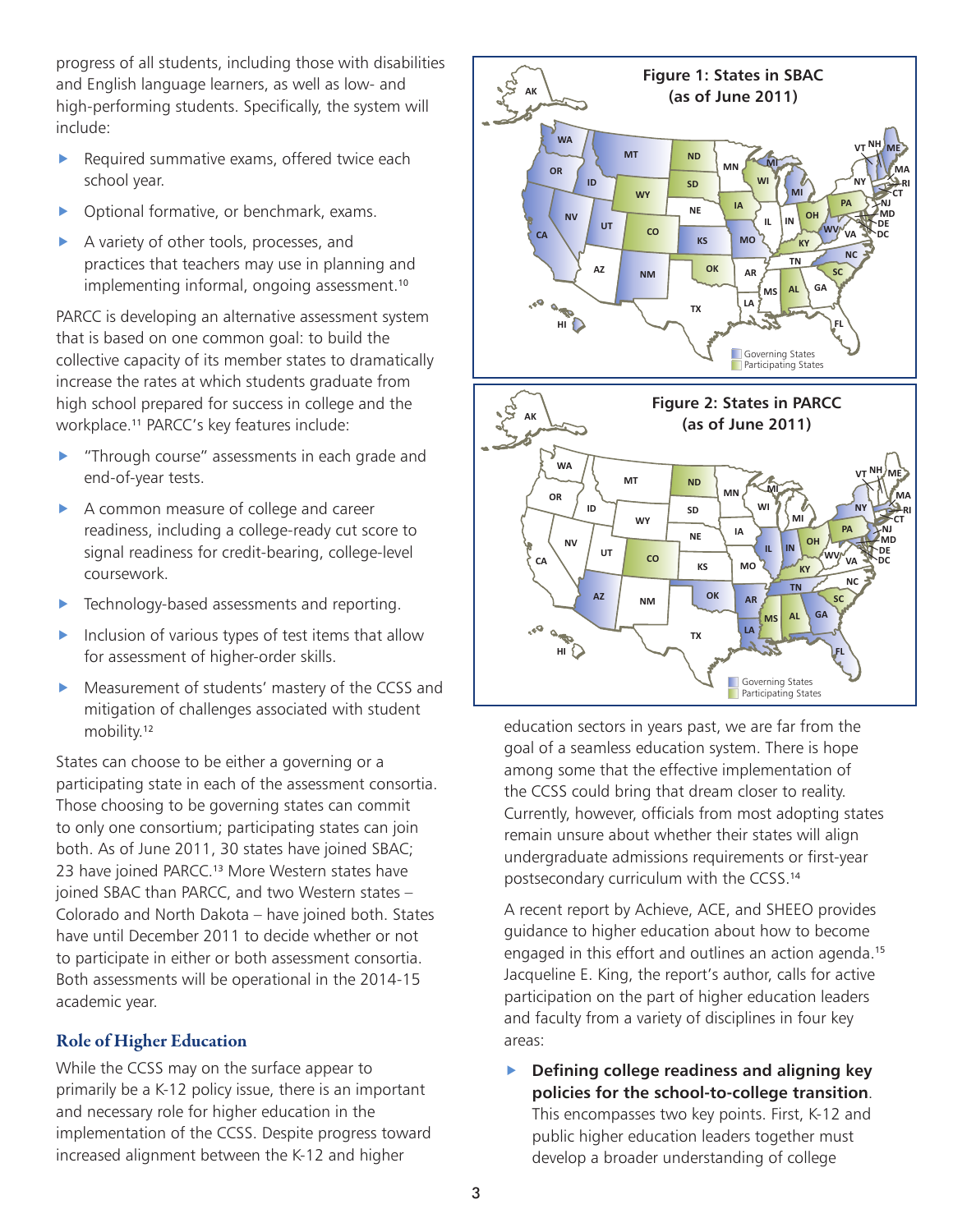readiness that goes beyond English language arts and mathematics as defined by the CCSS, the two areas the CCSS cover. Second, the CCSS can act as a foundation on which higher education can build minimum standards for university or college admissions.

f **Developing K-12 assessments and aligning college placement policies with them**. To achieve the expected learning gains, the CCSS must be accompanied by valid and reliable assessments (currently being developed by SBAC and PARCC) and mechanisms for holding students and schools accountable. Further, serious questions loom about what the CCSS mean for current structures of standards and assessments, such as the ACT, SAT, and placement examinations.

**Aligning K-12 and higher education curricula.** After adoption of the CCSS, the first major challenge to states will be the development of curriculum to support the standards. Changes to the K-12 curriculum will affect what students entering higher education know and are able to do; it is critical that higher education be involved in these discussions.

**Teacher preparation and in-service professional development**. Teachers will be expected to prepare students to demonstrate through assessments that they are able to meet the new state standards. Not only will schools of education need to prepare preservice teachers differently, but states will need to provide effective professional development so that current teachers can do the job that will be expected of them. Since there is no funding for professional development provided through this or any related initiative, it will be up to states, school districts, and schools to ensure that the teachers are equipped to succeed.<sup>16</sup>

Higher education's involvement in the implementation of the CCSS is critical to their overall success and to the increased alignment between K-12 and postsecondary education that education leaders have been trying to achieve for decades. To reach alignment, however, K-12 and higher education leaders must partner to develop the assessments, guide the long-term implementation strategy at both levels, be actively involved in discussions about the definition of college readiness, and help lay the necessary groundwork for implementing the college- and career-ready high school assessments as valid placement instruments for creditbearing courses.

While the challenges ahead are real and important, they should not be used as an excuse to delay implementation. Instead, states need to work together across the higher education and K-12 sectors and across state lines. This is an opportunity for both K-12 and higher education to come together at the ground level to align in ways they never have before.

# Implications for Higher Education in the West

As noted, likely changes resulting from the adoption and implementation of the CCSS are in areas related to alignment; current structures of standards and assessments; curriculum development and theory; teacher preparation; and collaboration among K-12 and higher education.<sup>17</sup> There are unique challenges and implications for higher education in the West, however, as states in the region work to implement the CCSS.

**Wide open spaces**. Many of the Western states are characterized by expansive geographical areas and small populations. In states like Alaska, Montana, Nevada, North Dakota, South Dakota, and Wyoming, one can drive hundreds of miles between towns and cities and see more wildlife than humans as they make the trek. This defining characteristic will undoubtedly create challenges in some rural districts in implementing the CCSS, particularly with respect to teacher preparation and professional development.

The challenges associated with bringing teachers up to speed to teach to the CCSS is a bifurcated problem. There is the challenge of adjusting teacher education programs to prepare preservice teachers to teach to the new standards, while at the same time revising inservice professional development programs to retrain veteran teachers who have already spent time in the field. Further, the CCSS require a greater and deeper content knowledge than many of the state standards currently in place. Over time, teacher education programs will be able to adjust their curriculum to deal with this; providing meaningful professional development in the content areas in the interim, however, will likely be much more difficult to address. Layered on top of these two challenges, each of which will require distinct strategies, is the dilemma that for some period of time, teachers will be expected to know, understand, and be able to teach to both the state standards that have been in place and the new CCSS.

Many rural areas in the West already find it difficult to hire teachers with the necessary experience and credentials to teach a challenging curriculum. However, many Western states, either through higher education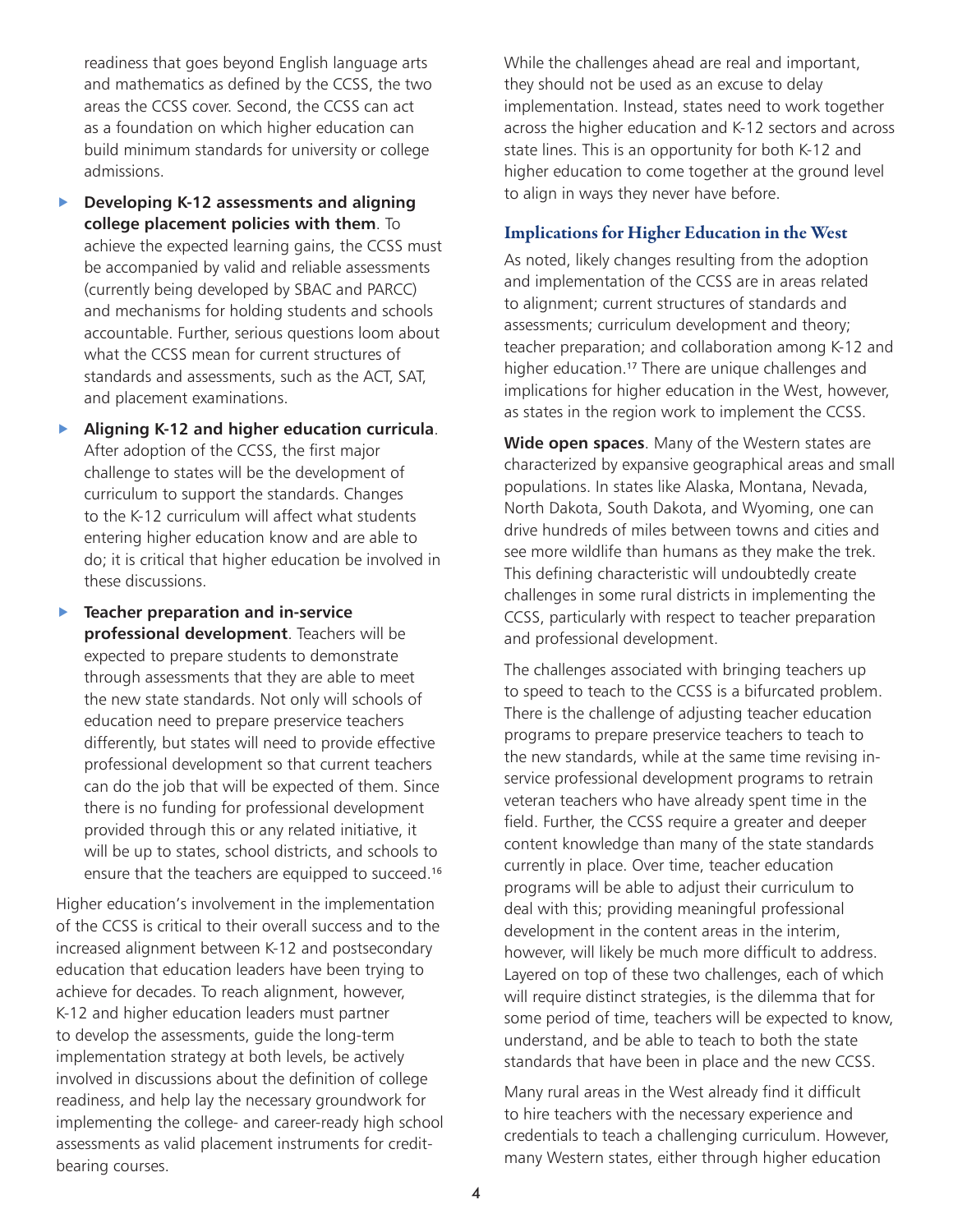institutions or through statewide systems, have also already developed robust distance education infrastructures and are experienced in using these resources. Technology can be a powerful tool in implementing the CCSS. Rural states should build on their current capabilities to share implementation strategies both within and across state lines to get more mileage from limited financial resources.

Finally, even in states where the current standards are similar to the CCSS, the assessments will undoubtedly be significantly different from what they have had in place. Historically, states have developed their own assessments that are, at least in theory, aligned to their specific state standards. Regardless of whether a state chooses the assessments developed by SBAC or PARCC, these assessments will be novel: they will be designed by an outside party and use new types of testing designs.

**Local control philosophies**. The West is known for its emphasis on "local control" in education. Often in policy conversations among state and local education leaders, in response to some suggestion of reform, one hears the phrase, "But we're a local control state!" The fact is that while most states purport to adhere to this philosophy, over time, local control has been eroded by state and federal legislative involvement, including state efforts to create and enhance academic standards and major federal policy action such as the No Child Left Behind Act of 2001.<sup>18</sup> The increased state legislative involvement and the lure of federal dollars has diluted local control over K-12 education.<sup>19</sup> As such, local control philosophies are unlikely to trump the implementation of the CCSS. With 42 states (11 in the WICHE West) having already adopted the CCSS, the proverbial train has left the station.<sup>20</sup> A recent report further suggests that most states that have adopted or provisionally adopted the standards will not likely change their decisions.<sup>21</sup>

**Dominance of Community Colleges**. About 14 percent of all students who are enrolled in public postsecondary institutions attend community colleges in the 15 Western states; about 9 percent of all students in the nation are enrolled in California's two-year institutions alone.<sup>22</sup> Questions loom about how the implementation of the CCSS will affect placement processes for students: those entering credit-bearing courses, and especially those entering remedial and developmental education, which is most often provided at the nation's community colleges. Given the reliance of the West on two-year institutions to serve students,

higher education leaders need to think deliberately about how the CCSS can be used as a tool to improve educational outcomes, thereby reducing remedial and developmental education rates. For instance, leaders at two-year institutions have an opportunity to use the CCSS for purposes of placement into credit-bearing courses, which could potentially allow them to shift resources away from remedial and developmental education to other targeted, and perhaps more successful, efforts related to college completion. If they don't capitalize on this opportunity, it has the potential to stifle the CCSS effort.

Most discussions about the impact of the CCSS center on students who attend college directly from high school. The fact is that adults (age 25 and older) make up 39 percent of postsecondary enrollments, and many attend two-year institutions.<sup>23</sup> The impact of the adoption of the CCSS and how the standards will be implemented for adult and other nontraditional students remains murky, but for the CCSS to be successful, these issues must be considered and addressed across sectors. For example, older adult students include those who are enrolled in Adult Basic Education (ABE); those who graduated from high school and never attended college; those with some college and no degree; and those who have a degree and are looking reenroll to change careers. These many different types of students need to be assessed in terms of college readiness, and the new high school assessments may not be the appropriate tool. While placement exams are not likely to be omitted from admissions processes altogether, perhaps there are ways to use them more effectively to assess the specific needs of adult students.

### **Conclusion**

The adoption and implementation of the CCSS is a rare, state-led, student-centered opportunity to improve outcomes throughout the entire educational pipeline. The implementation challenges ahead are significant, but they can be overcome with coordination between K-12 and all sectors of higher education. While the challenges and implications for the West may be somewhat unique, through capitalizing on current strengths, such as technology and regional cooperation, Western higher education can take advantage of this unprecedented opportunity to align K-12 and higher education to achieve the ultimate goal: academic success for all students.